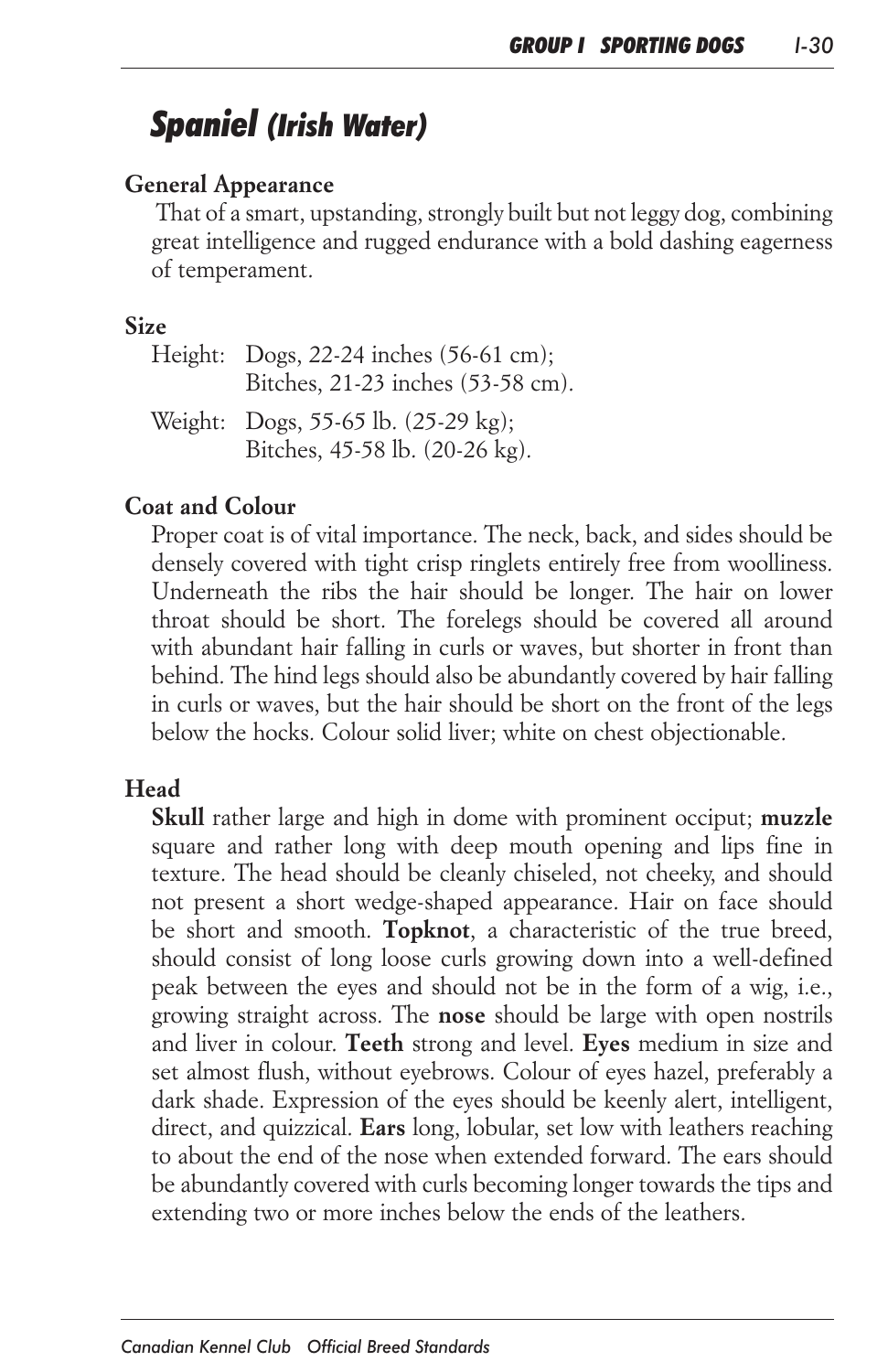#### *Neck*

*The neck should be long, arching, strong, and muscular, smoothly set into sloping shoulders.*

#### *Forequarters*

*The entire front should give the impression of strength without heavi*ness. Shoulders should be sloping and clean. Forelegs medium in *length, well boned, straight, and muscular with elbows close set. Both*  fore and hind feet should be large, thick, and somewhat spreading, *well-clothed with hair both over and between the toes, but free from superfluous feather.*

## *Body*

*Body should be of medium length, with ribs well sprung, pear-shaped at the brisket, and rounder towards the hindquarters. Chest deep but not too wide between the legs. Ribs should be carried well back. Loins should be short, wide and muscular. The body should not present a tucked-up appearance.*

# *Hindquarters*

*The hindquarters should be as high as or a trifle higher than the shoul*ders and should be very powerful and muscular with well-developed upper and second thighs. Hips should be wide; stifles should not be *too straight; and hocks low set and moderately bent. Tail should be set low enough to give a rather rounded appearance to the hindquarters and should be carried nearly level with the back. Sound hindquarters are of great importance to provide swimming power and drive.*

## *Tail*

The so-called "rat tail" is a striking characteristic of the breed. At the *root it is thick and covered for 2-3 inches (5-8 cm) with short curls. It tapers to a fine point at the end, and from the root-curls is covered with short, smooth hair so as to look as if the tail had been clipped. The tail should not be long enough to reach the hock joint.*

## *Gait*

*Should be square, true, precise and not slurring.*